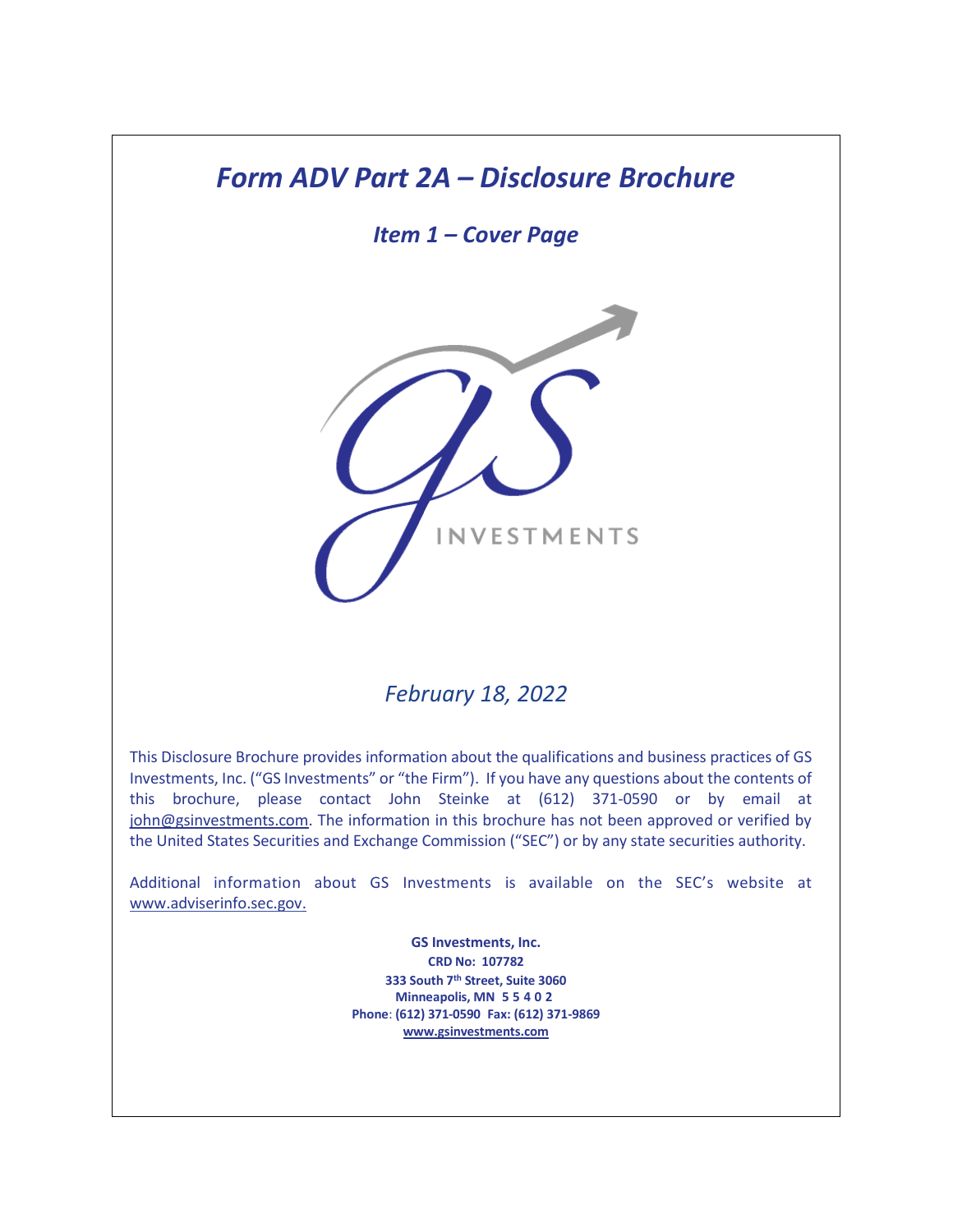# **Item 2 - Material Changes**

This Disclosure Brochure is dated February 18, 2022. There have been no material changes made to the Disclosure Brochure since our last annual amendment on March 12, 2021.

# *Item 3 - Table of Contents*

| Item 1 - Cover Page                                                                                      | 1              |
|----------------------------------------------------------------------------------------------------------|----------------|
| <b>Item 2 - Material Changes</b>                                                                         | $\overline{2}$ |
| Item 3 - Table of Contents                                                                               | 2              |
| <b>Item 4 - Advisory Business</b>                                                                        | 3              |
| Item 5 - Fees & Compensation                                                                             | $\overline{4}$ |
| Item 6 - Performance-Based Fees & Side-by-Side Management                                                | 6              |
| Item 7 - Types of Clients                                                                                | 6              |
| Item 8 - Methods of Analysis, Investment Strategies, & Risk of Loss                                      | 6              |
| Item 9 - Disciplinary Information                                                                        | 9              |
| Item 10 - Other Financial Industry Activities & Affiliations                                             | 9              |
| Item 11 - Code of Ethics, Participation or Interest in Client Transactions, &<br><b>Personal Trading</b> | 9              |
| Item 12 - Brokerage Practice                                                                             | 10             |
| Item 13 - Review of Accounts                                                                             | 12             |
| Item 14 - Client Referrals & Other Compensation                                                          | 13             |
| Item 15 - Custody                                                                                        | 13             |
| Item 16 - Investment Discretion                                                                          | 14             |
| Item 17 - Voting Client Securities                                                                       | 14             |
| Item 18 - Financial Information                                                                          | 14             |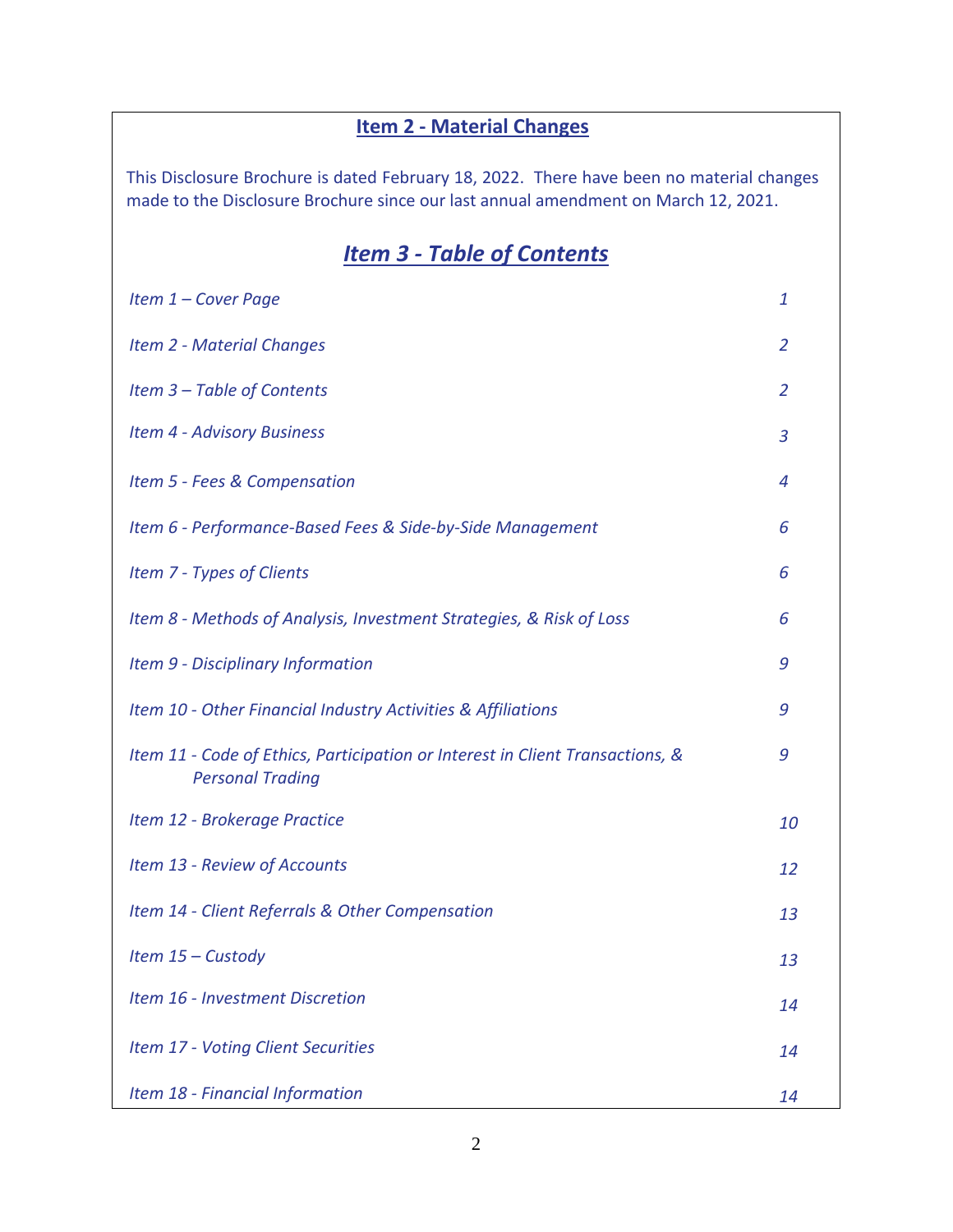# **Item 4 - Advisory Business**

### **Firm Information**

GS Investments, formed in 1993, is an independent, fee for services investment advisor, registered with the SEC.

Privately owned and operated, GS Investments is run by its three principals, John G. Steinke, M.B.A., Glenn H. Steinke, CFA, and Greg Cunningham.

This Brochure provides information regarding the qualifications, business practices, and the advisory services provided by GS Investments.

### **Advisory Services Offered**

GS Investments manages separate accounts for individuals, closely-held businesses, trusts, 401(K) and 403(B) plans, corporate pension and profit-sharing plans, foundation and endowment accounts; all on a fully-discretionary basis.

GS Investments works closely with its clients to develop an appropriate investment strategy in order to achieve their uniquely individual, long-term investment objectives. This includes the establishment of goals, objectives, risk tolerance and investment time horizon.

GS Investments utilizes attractively valued, individual securities with the potential for growth for the core of its client holdings. Additionally, the firm looks to opportunistically complement the majority of portfolios with fixed income securities, exchange-traded funds ("ETFs"), and mutual funds, in an effort to provide necessary income and adequate diversification while reducing risk and enhancing returns over time.

GS Investments also offers financial planning services in order to further address the needs of its clients.

#### **Client Account Management**

Each GS Investments client is required to sign an Investment Advisory Agreement with the Firm. This agreement defines the terms, conditions, authority and responsibilities of the Firm and the client. These services may include:

• The establishment of an Investment Policy Statement ("IPS") - GS Investments, if requested by the client, may develop a statement that summarizes the investment goals, objectives and investment strategy to be employed. An IPS generally includes specific information regarding the client's stated goals, time horizon for achieving the goals, investment strategies, risk tolerance and any restrictions imposed by the client.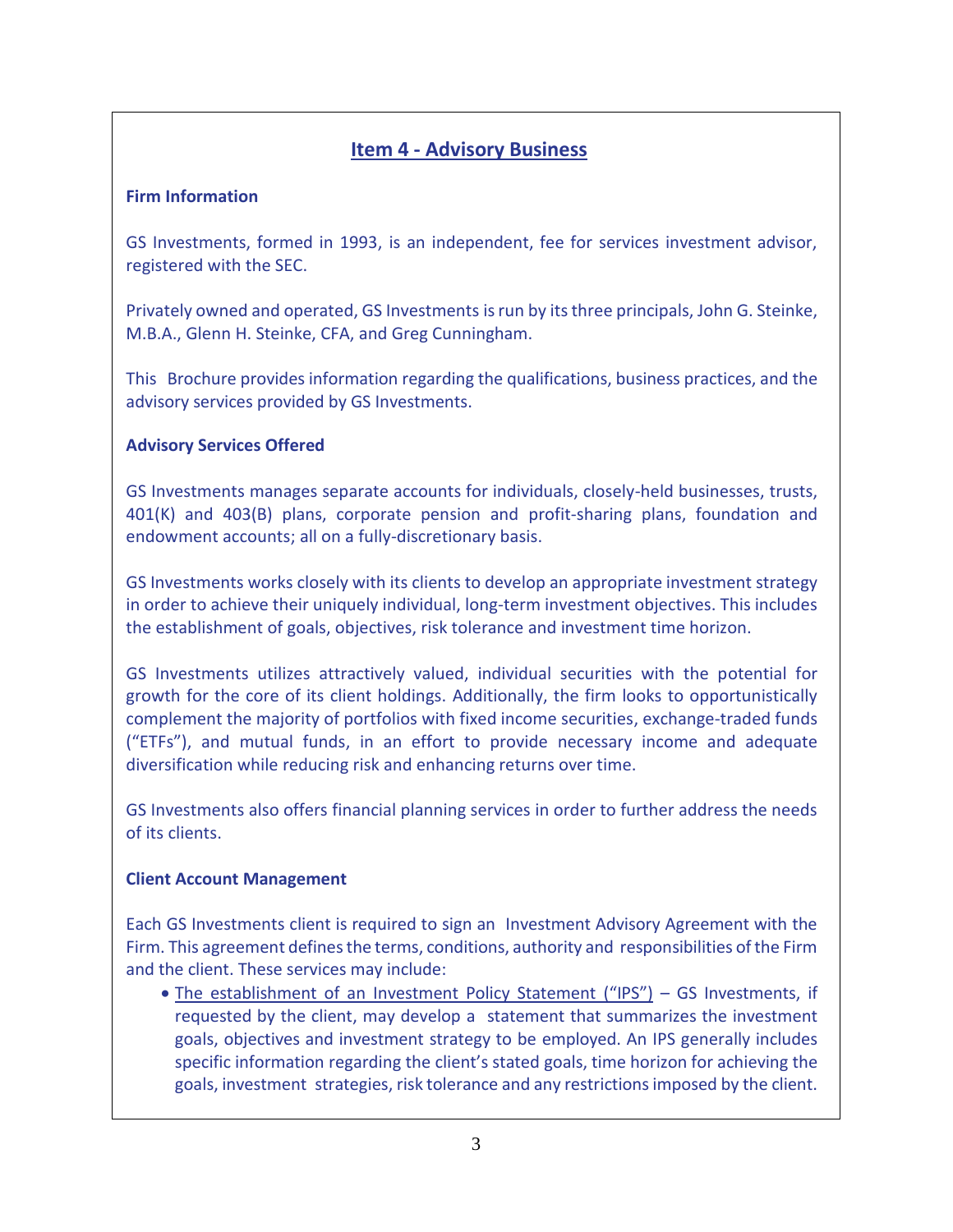- Asset Allocation GS Investments will define asset allocation parameters in order to meet the investment objectives, time horizon, financial situation and tolerance for risk for each client.
- Portfolio Construction GS Investments will construct a portfolio that is intended to meet the stated goals and objectives of each client.
- Asset Management and Supervision GS Investments will provide investment management and ongoing oversight of each client's portfolio(s)/account(s).

### **Assets Under Management**

As of December 31, 2021, GS Investments had total assets under management of \$244,769,630; \$241,820,356 (discretionary) and \$2,949,274 (non-discretionary).

## **Item 5 - Fees & Compensation**

The following paragraphs detail the fee structure and compensation methodology for investment management.

#### **Fees for Advisory Services and Planning**

All fees, including asset management and financial planning fees, are determined and charged on a quarterly basis, in arrears and are automatically deducted from client accounts by the custodian at the end of each calendar quarter. This is pursuant to the terms of the Investment Advisory Agreement. Although all fees are subject to negotiation, the Firm's Standard Advisory and Planning Fee Schedules are found below:

 *GS Investments Standard Asset Management Fee Schedule*

| $0 - 1$ Million   | <b>ω</b> | 1.00%             |
|-------------------|----------|-------------------|
| $1 - 5$ Million   | $\omega$ | 0.75%             |
| Above \$5 Million |          | <b>Negotiable</b> |

|                      | <b>GS Investments Financial Planning Fee</b> |                           |
|----------------------|----------------------------------------------|---------------------------|
| <b>Account Value</b> |                                              | 0.1% or \$500 Minimum fee |

In addition to the Firm's asset management and financial planning fees, clients will also incur transaction charges for the investments bought or sold. These transaction charges are paid to the custodian and are communicated to clients by GS Investments upon establishing an investment advisory relationship. GS Investments does not receive any portion of the transaction charges.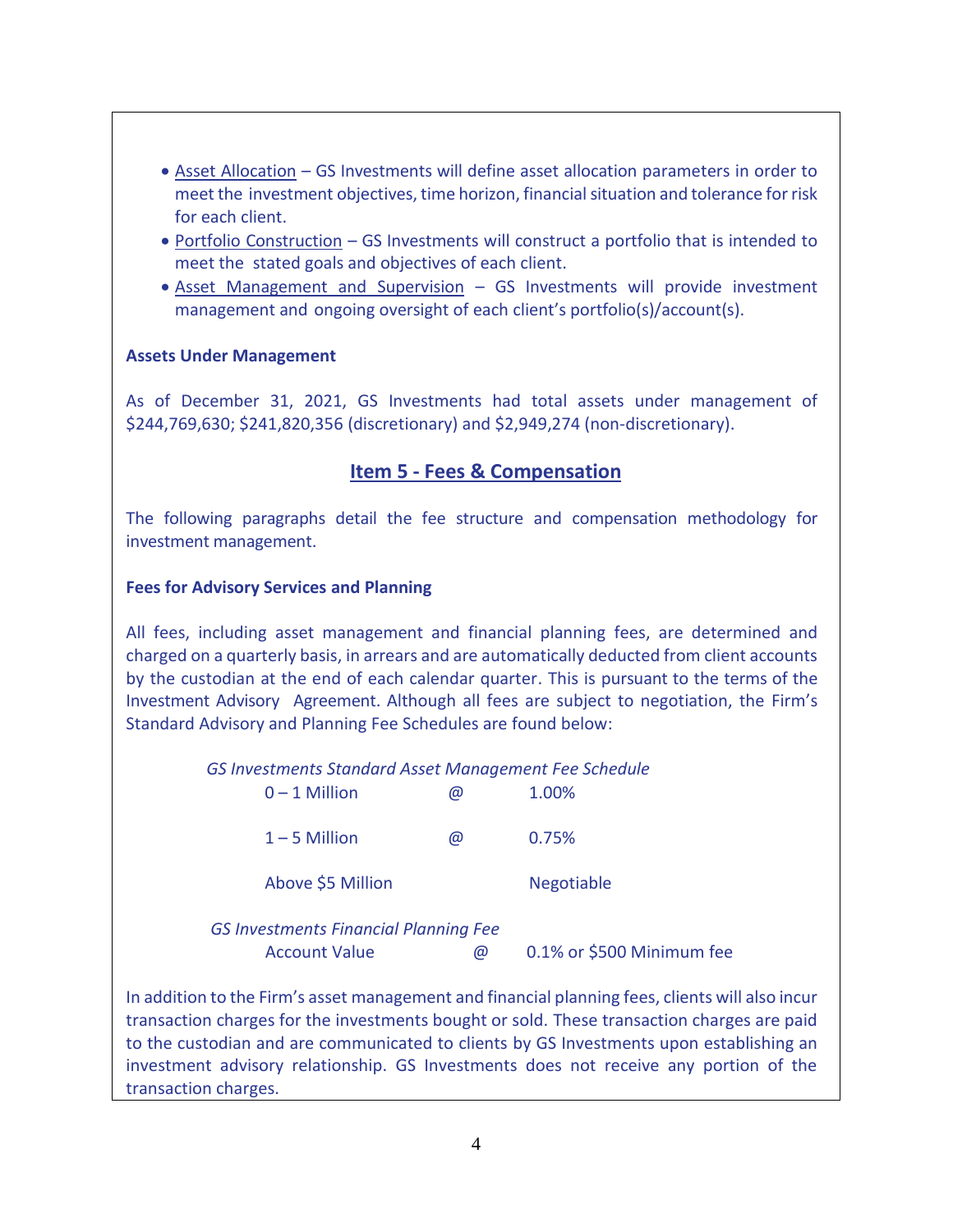The custodians have the discretion to change the transaction charges at any time, and GS Investments will notify the clients if this occurs. The transaction charges vary based on the type of investment (e.g., individual equity securities, individual fixed income securities, ETFs, and mutual funds), and range from \$0.00 to \$50.00.

To the extent applicable, client will also incur charges imposed by the custodian or other 3<sup>rd</sup> parties, including, but not limited to, the following; ETF and mutual fund management fees and administrative expenses, mutual fund 12b-1 fees, mutual fund transaction fees and redemption charges and deferred sales charges on previously purchased mutual funds transferred into the account, executing broker/dealer commissions markups/markdowns, IRA and qualified retirement plan fees, administrative servicing fees for trust accounts, and other charged required by law. GS Investments does not receive any portion of these fees and expenses.

In addition, the custodian may receive other compensation (direct or indirect) from other third parties in connection with client holdings or transactions. Clients are encouraged to carefully review all disclosures provided by the custodian in the custodians account opening application.

To the extent a fixed income transaction is executed through a broker/dealer other than Charles Schwab & Co., Inc. ("Charles Schwab"), Interactive Brokers LLC. ("Interactive Brokers") or Wells Fargo Investments LLC ("Wells Fargo Investments") as described in Item 12 – Brokerage Practices, the executing broker/dealer may charge a commission, markup/markdown, or other fee for the transaction. Any such charges will be reflected in the price of the security, and GS Investments does not receive any portion of these charges.

#### **Rollovers**

There is a conflict of interest for individuals that currently invest in an employer-sponsored retirement plan or individual retirement account that are considering a roll out of assets from the retirement plan or account. A conflict of interest exists because GS Investments will be compensated only if the individual rolls over the proceeds into an IRA that is then managed by GS Investments. As a result, it can be construed that GS Investments has a financial incentive to recommend one option over another. Therefore, the individual should include in his/her decision making process, a thorough review of all options available; for example (i) remain invested in the current retirement plan or account (if available), (ii) transfer assets to a new employer-sponsored retirement plan (if available), (iii) transfer assets to an IRA with a financial institution, or (iv) withdraw assets directly which would be subject to federal and applicable state and local taxes and possibly subject to the IRS penalty of 10% depending upon the age of the individual.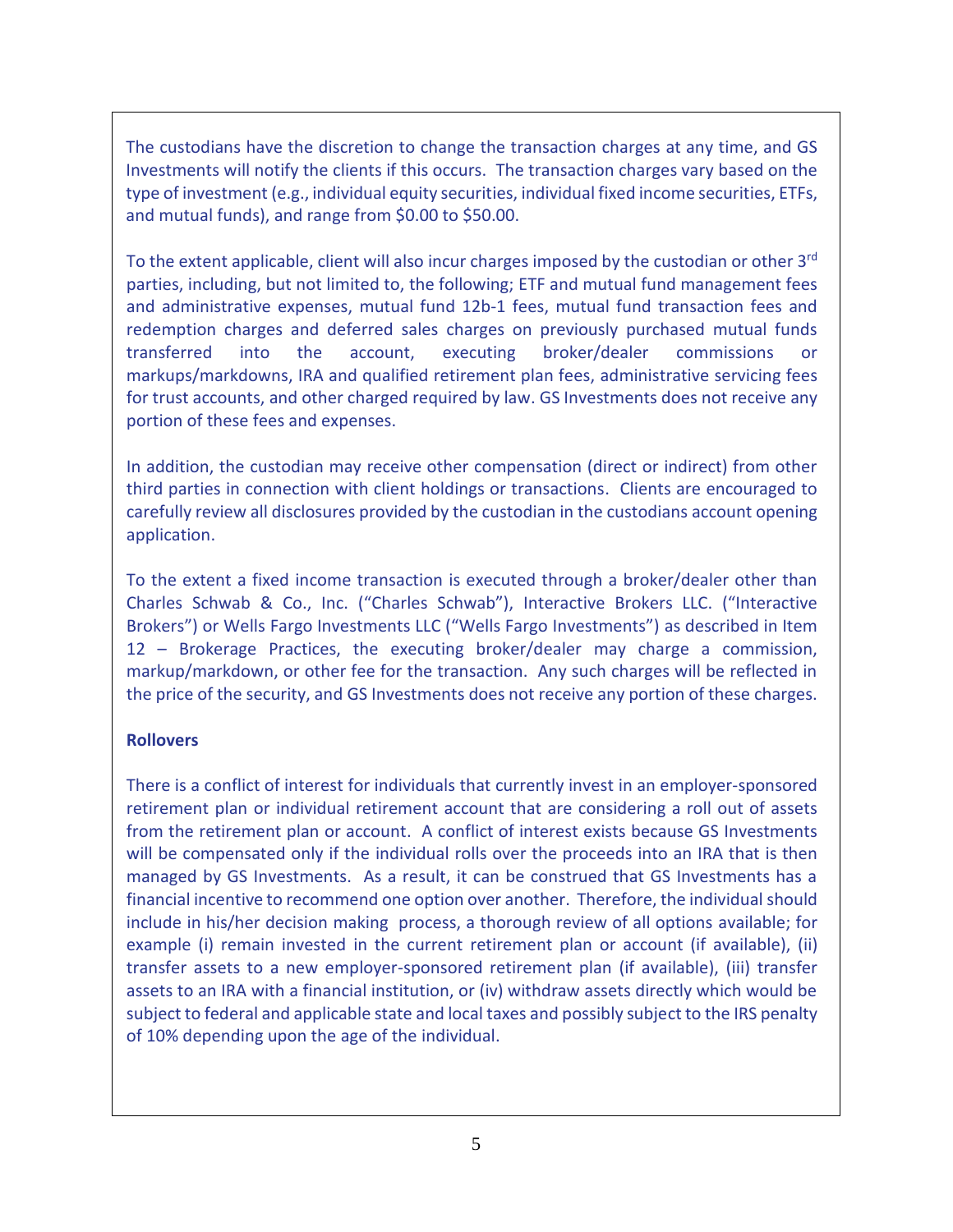#### **Termination and Refund of Fees**

GS Investments is compensated for its services, in arrears, for the quarter in which investment advisory services are rendered. Clients may request to terminate their Investment Advisory Agreement with the Firm, in whole or in part, by providing written notice, 30 days in advance.

The client shall be responsible for any fees up to effective date of written termination, plus 30 days. As fees are charged in arrears, clients are not typically due a refund. If the client is due a refund, the Firm will refund any unearned fees by sending the client a check to the address on record, via regular mail. The client's Investment Advisory Agreement with the Firm is nontransferable without the written approval of both the client and the Firm.

## **Item 6 - Performance-Based Fees & Side by Side Management**

GS Investments does not charge performance-based fees for its investment advisory services. The fees charged by the Firm, as described in Item 5 – Fees and Compensation above, are not based upon the capital appreciation of the funds or securities held by any client.

## **Item 7 - Types of Clients**

As mentioned earlier, GS Investments manages separate accounts for individuals, closelyheld businesses, trusts, 401(K) and 403(B) plans, corporate pension and profit-sharing plans, foundations and endowments.

Although the Firm has a stated minimum account size of \$500,000, exceptions are made at the discretion of the Firm.

## **Item 8 - Methods of Analysis, Investment Strategies, & Risk of Loss**

GS Investments utilizes a balanced approach for the majority of its accounts although each account is tailored to the individual needs of each client. Taxable or tax-exempt bonds are used along with a common stock component. The division between bonds and stocks is determined by the personal objectives of each client. A need for income and a willingness to assume risk are also determinants of an account's bond/stock mix.

GS Investments emphasizes the purchase of quality securities and employs a long-term investment style as market timing, frequent shifts in asset allocation and interest rate forecasting are not consistent with the firm's philosophy. In depth market analysis and many years of experience support this approach.

GS Investments emphasizes a staggered maturity approach when purchasing bonds. Individual security investment grades and call protection are considered when making these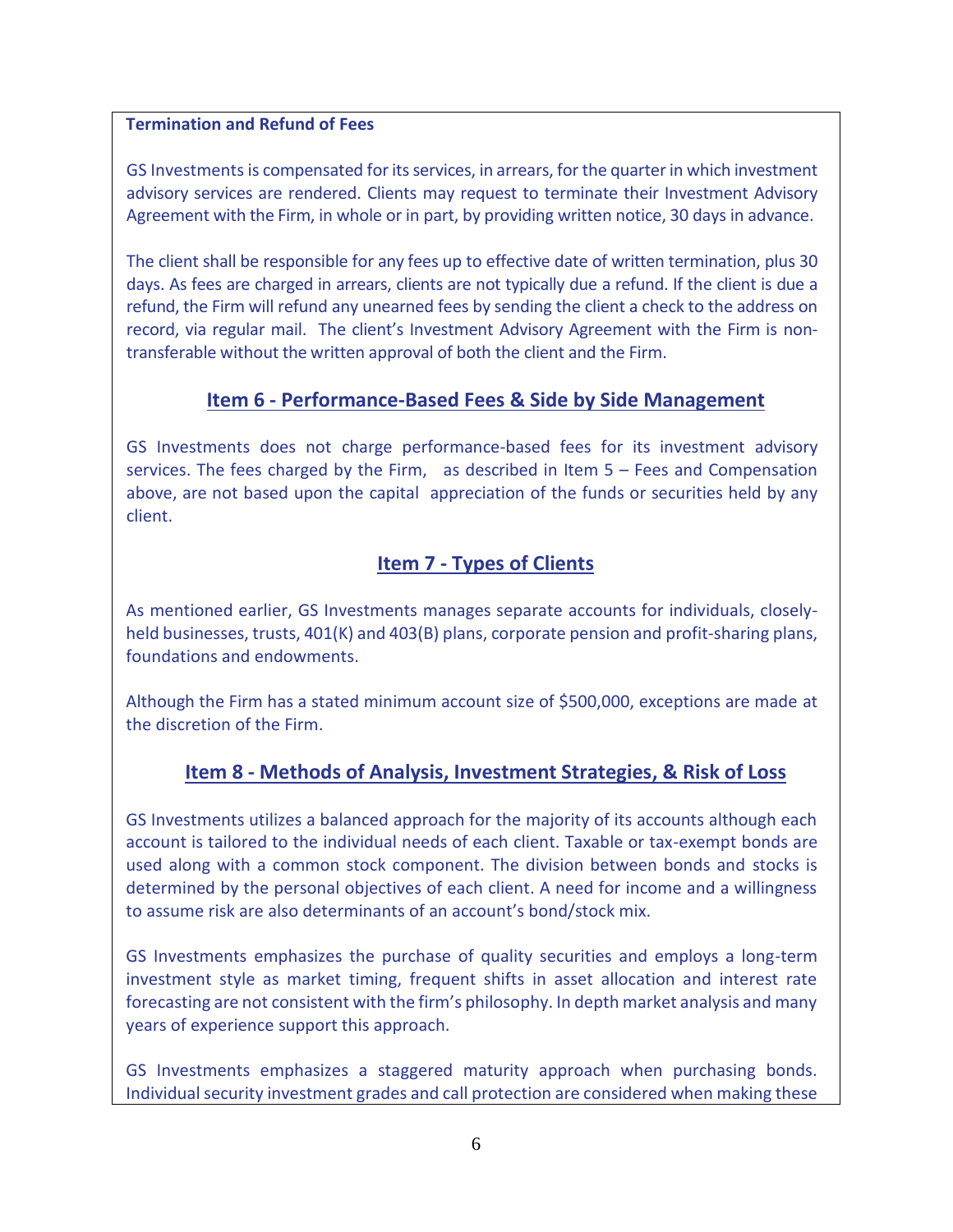investments. Quality grades of "A" or higher are favored with tax-exempt issues. Government bonds are dominant among taxable securities.

GS Investments may also employ the use of Real Estate Investment Trusts (REITs), International ETFs and fixed income/bond ETFs. These securities are used when and where appropriate, to provide inverse correlation to other asset classes and to reduce the market risk for GS Investments clients.

GS Investments favors stocks emphasizing quality and growth. Appropriate cyclical growth stocks and small capitalization growth stocks are used periodically as well.

Additionally, GS Investments believes that a growth-oriented philosophy tends to result in less frequent trading and lower tax payments (for taxable accounts) on realized capital gains. This provides a lower cost approach for the client.

GS Investments works with each client to achieve proper asset allocation (between stocks and bonds) and diversification (among securities) in an effort to provide the appropriate risk-adjusted return. Each client is aware however, that despite all efforts to guard against loss of principal, all or part of the client's capital is subject to loss.

#### **Methods of Analysis**

GS Investments utilizes fundamental analysis as its primary tool to evaluate securities. Through this methodology, the Firm attempts to measure the intrinsic value and growth potential of each security by examining economic (micro and macro), financial and other qualitative and quantitative factors. The goal is to determine whether a security is overpriced, underpriced or fairly-valued. This helps the Firm determine when to "buy," "sell," "add to" or "trim" a given security from a client's portfolio.

GS Investment's research also benefits from external sources of information, including financial media companies, third-party research materials, internet sources, and review of company activities, including annual reports, prospectuses, press releases and research prepared by others.

As noted earlier, GS Investments employs a long-term investment approach, one that is consistent with the financial goals and objectives of each of its clients. Typically, all or a portion of a purchased security will be held for more than a year. In some cases, securities may be held for shorter periods of time; typical factors include a change in the goal and objectives of the client, a change in the fundamentals of a given company, a change in market dynamics or the need for cash.

The risk associated with fundamental analysis, as with other forms of analysis, is that it can be viewed as subjective in nature. Fundamental research typically entails a qualitative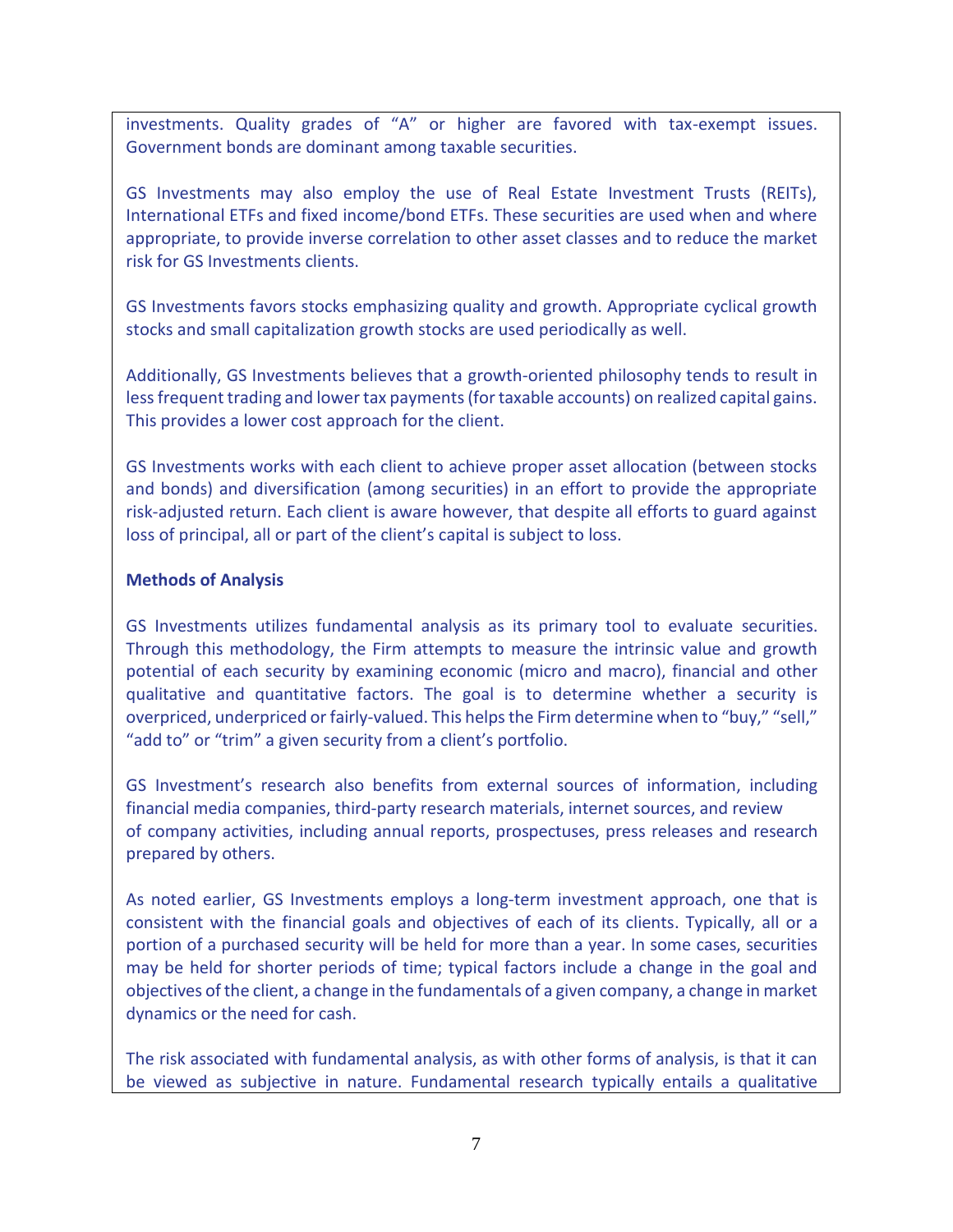assessment of the interaction of market forces and their impact on the investment(s) in question.

The inherent risk is that the Firm's assessment of current market forces or the impact that they may have could be wrong and might lead to unfavorable investment decision(s). Additionally, while alternative, more quantitative forms of analysis such as "technical analysis" exist, they don't guarantee more favorable returns.

ETFs are typically investment companies that are legally classified as open-end mutual funds or UITs. However, they differ from traditional mutual funds, in that ETF shares are listed on a securities exchange. Shares can be bought and sold throughout the trading day like shares of other publicly-traded companies. ETF shares may trade at a discount or premium to their net asset value. The difference between the bid price and the ask price is often referred to as the "spread".

The spread varies over time based on the ETF's trading volume and market liquidity and is generally lower if the ETF has a lot of trading volume and market liquidity and higher if the ETF has little trading volume and market liquidity. Although many ETFs are registered as an investment company under the Investment Company Act of 1930 like traditional mutual funds, some ETFs, in particular those that invest in commodities, are not registered as an investment company.

Investing in international markets presents additional risks including currency fluctuations, the potential for diplomatic and political instability, regulatory and liquidity risks and foreign taxation among others. The risks of foreign investing are generally greater in emerging markets.

#### **Risk of Loss**

Investing in securities involves certain investment risks. Securities may fluctuate in value or lose value. Clients should be prepared to bear the potential risk of loss. GS Investments will assist clients in determining an appropriate investment strategy based on their tolerance for risk and other factors noted earlier. However, there is no guarantee that a client will meet his/her investment goals.

GS Investments will provide each client with an ongoing review of his/her investment goals and objectives, financial situation, time horizon, tolerance for risk and other factors, all in an effort to develop an appropriate investment management strategy for the future. Client participation in this process, including full and accurate disclosure of requested information, is essential for the proper analysis of the client's account.

GS Investments relies on the financial and other information provided by the client without the duty or obligation to validate the accuracy and completeness of the provided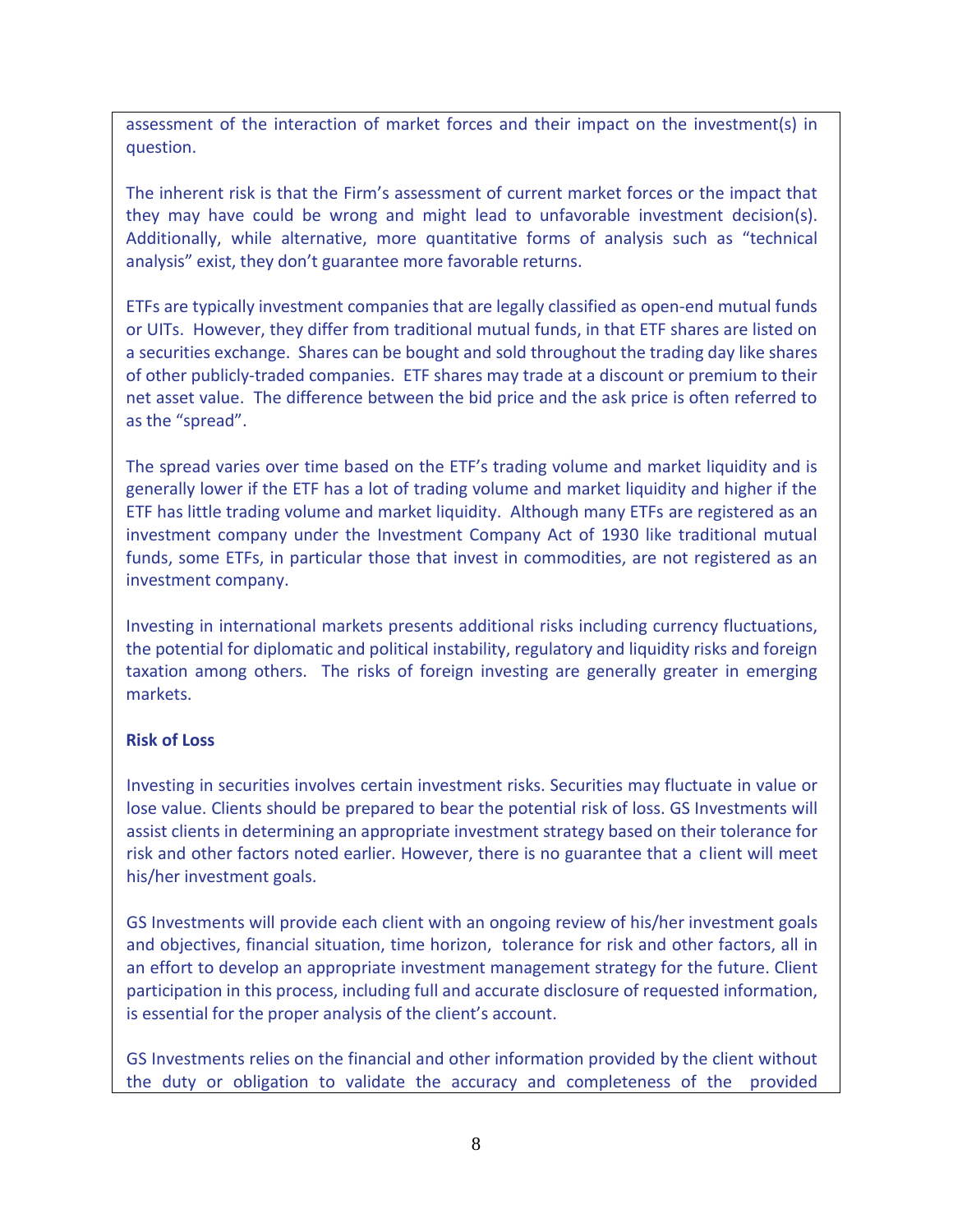information. It isthe responsibility of the client to inform the Firm of any changes in financial condition, goals, objectives or other factors that may affect this analysis.

## Concentrated Portfolios

Portfolios that hold 20 or fewer stocks (bonds, mutual funds and/or exchange-traded funds are excluded) are considered to be "concentrated" portfolios. As such, they are much more likely to experience sudden or dramatic changes in price than a more "diversified" portfolio might experience. Concentrated portfolios are considered to be more aggressive and volatile than diversified portfolios.

## Frequent Trading

Frequent trading in securities can result in higher transaction costs for the client. For taxable accounts, frequent trading can also result in taxable transactions each year that would not be present in a buy-and-hold strategy. There are no guarantees that a frequent trading strategy will provide superior performance by correctly timing the purchases and sales of any particular security.

Past performance is not a guarantee of future returns. Investing in securities and other investments involve a risk of loss that each client should understand and be willing to bear. Clients are reminded to discuss these risks with the Firm. For more information, please contact one of us at (612) 371-0590.

# **Item 9 - Disciplinary Information**

There are no legal or disciplinary events involving GS Investments or any of its employees. We encourage you to perform the requisite due diligence on any advisor or service provider with whom you partner.

# **Item 10 - Other Financial Industry Activities & Affiliations**

GS Investments is only in the business of providing management and financial planning services as described in this Disclosure Brochure.

# **Item 11 - Code of Ethics, Participation/Interest in Client Transactions, & Personal Trading**

GS Investments, Inc. has adopted a Code of Ethics and corresponding policies and procedures, consistent with Section 204A of the Investment Advisers Act of 1940. This Code of Ethics defines itsfiduciary commitment to each client and appliesto all persons associated with the firm.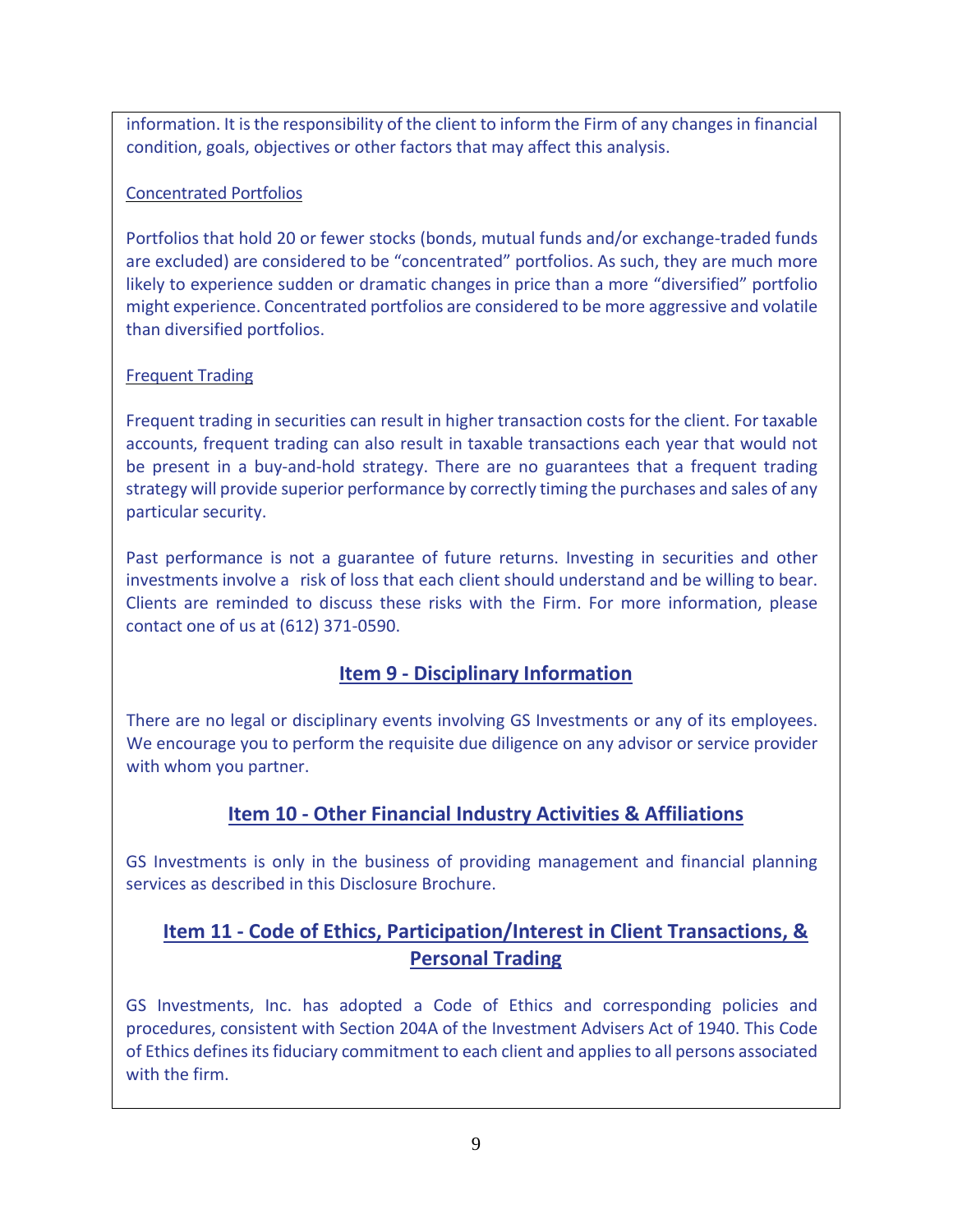Specifically, the Firm's Code of Ethics sets out standards of conduct expected of advisory personnel, safeguards material nonpublic information about client transactions and requires the Firm's "Access Persons" to report their personal securities transactions. To request a copy of our Code of Ethics, please contact John Steinke at (612) 371-0590 or via email a[t john@gsinvestments.com.](mailto:john@gsinvestments.com.)

GS Investments allows its employees to purchase and sell the same securities held in client accounts, a potential conflict of interest that the Firm is obligated to disclose.

In order to prevent such conflicts of interest, the Firm has developed written supervisory procedures that include personal investment and trading policies for all its employees and their immediate family members ("Associated Persons"):

- Associated persons cannot prefer their own interests to that of the client.
- Associated persons may trade in simultaneous fashion with client trades in order to ensure best execution for all involved.
- Associated persons cannot buy or sell securities for their personal accounts when those decisions are based on information obtained as a result of their employment, unless that information is also available to the investing public upon reasonable inquiry.
- Associated persons are prohibited from purchasing or selling securities of companies in which any client is deemed an "insider."
- Associated persons are generally prohibited from serving as board members of publicly traded companies unless an exception has been granted by the Chief Compliance Officer of the Firm.

Within the Firm's Code of Ethics, insider trading (material non-public information controls) and personal securities reporting procedures, are laid out. These are designed to detect the misuse of material, non-public information.

At no time, will GS Investments employees or any associated person of the Firm, transact in any security to the detriment of any client.

# **Item 12 - Brokerage Practices**

Client assets must be maintained in an account at a "qualified custodian," generally a broker-dealer or a bank. The Firm generally recommends that its clients use Charles Schwab ("Schwab"), a FINRA-registered broker-dealer, member SIPC, as the qualified custodian. Under certain circumstances, other brokerage firms may be considered upon client request.

GS Investments is independently owned and operated and not affiliated with Schwab. Schwab will hold client assets in their own brokerage account(s) and buy and sell securities as instructed by the Firm. While Schwab is the recommended custodian/broker, it is ultimately the decision of the client as to where their assets are held. Although the majority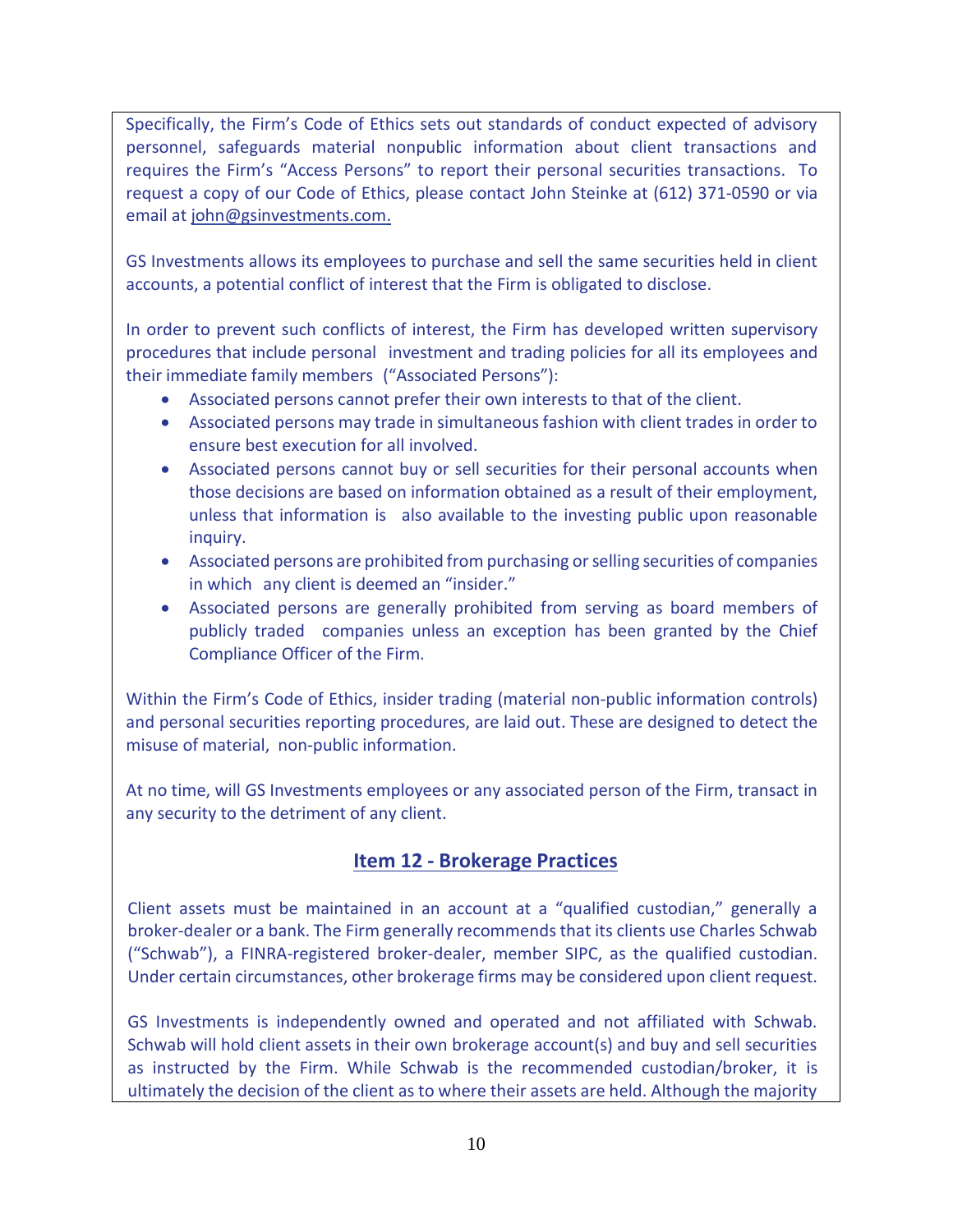of client account(s) are held at Schwab, other brokers many be used to execute trades, as described in the next paragraph.

GS Investments seeks to recommend a custodian/broker who will hold client assets and execute transactions on terms that are overall most advantageous when compared to other available providers and their services. The Firm considers a wide range of factors, including the following:

- A combination of transaction execution services along with asset custody services (generally without a separate fee for custody).
- The capability to execute, clear and settle trades (buy and sell securities for client accounts).
- The capabilities to facilitate transfers and payments to and from accounts (wire transfers, check requests, bill payment, etc.).
- The access to a breadth of investment products made available (stocks, bonds, mutual funds, ETFs, etc.).
- The availability of investment research and tools that assist the Firm in making investment decisions.
- The overall quality of services offered.
- The competitive pricing of the custodial services (transaction charges, other fees, etc.) and their willingness to negotiate them.
- Utilizing a custodian with a strong reputation, financial strength and stability.

While GS Investments believes that Schwab has execution procedures designed to obtain the best execution possible, there can be no assurance that best execution will be achieved. Client should understand that not all investment advisors require clients to direct brokerage. By directing brokerage, client may be unable to achieve the most favorable execution of client transactions. Therefore, directed brokerage may cost clients more money.

GS Investments receives no economic benefit from Schwab or any other custodian for their services rendered. This includes "discounted" research services or compensation as a result of the Firm's recommendation that they serve as the broker of choice for the client.

Schwab, on the other hand, provide benefit to GS Investments and its client base through the extension of such services as discounted trading costs, educational publications, conferences and events, technology, compliance, legal and practice management consulting.

Although most client account trades are done at the custodian of choice, GS Investments may choose to execute certain fixed income security transactions through another qualified custodian and executing broker/dealer consistent with our duty to seek to achieve best execution. The executing broker/dealer may charge a commission, markup/markdown, or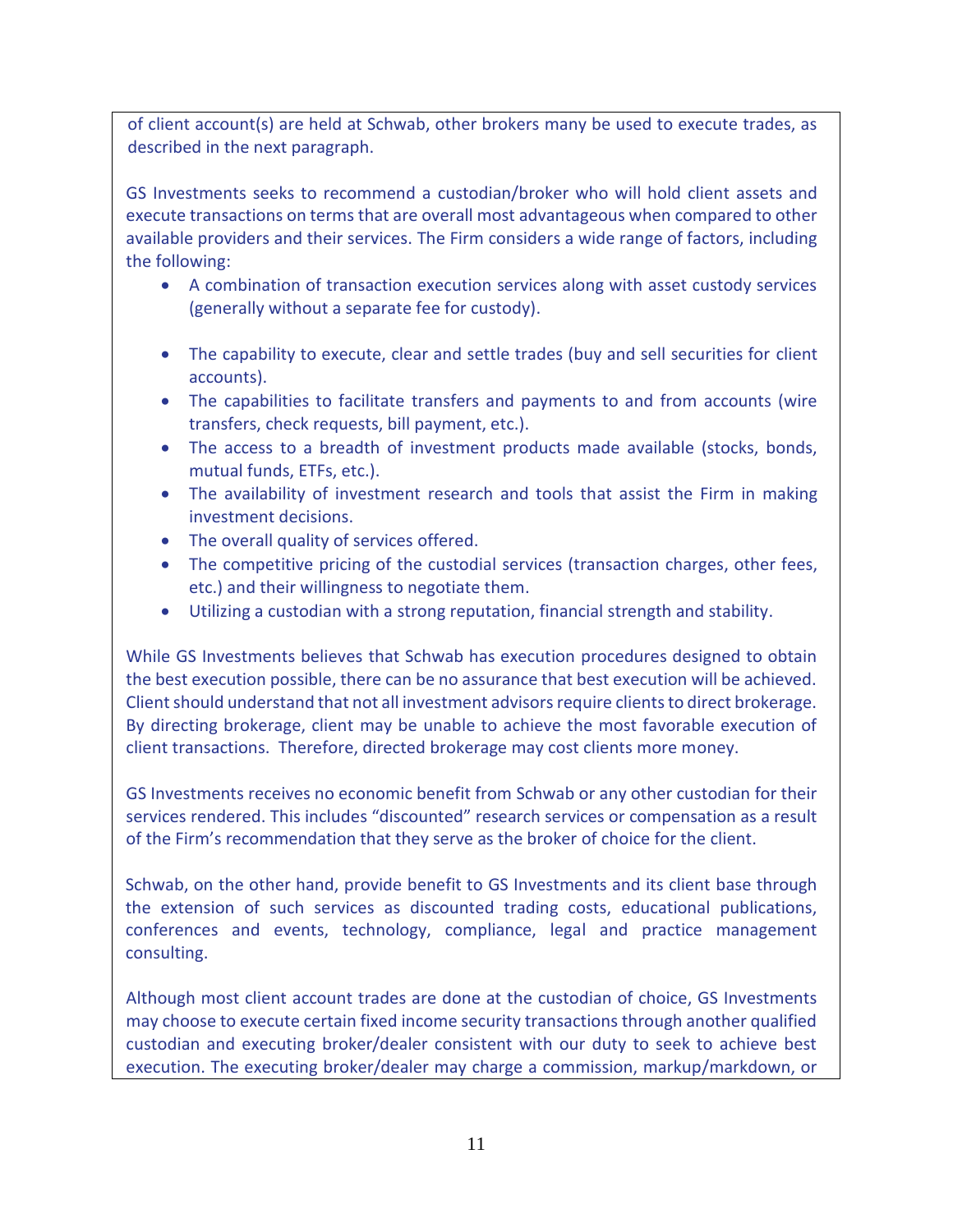other fees for the transaction. Any such charges will be reflected in the price of the security, and GS Investments does not receive any portion of the charges.

Additional details regarding the brokerage practices of the Firm are found below:

- *Soft Dollars -* Soft dollars are revenue programs offered by broker-dealers whereby an advisor enters into an agreement to place security trades with the broker in exchange for research and other services. GS Investments does not participate in soft dollar programs sponsored or offered by any broker-dealer.
- *Brokerage Referrals –* GS Investments does not receive any compensation from Charles Schwab or any third party in connection with the recommendation for establishing a brokerage account.
- *Directed Brokerage -* All clients are serviced on a "directed brokerage basis," where GS Investments places trades within the established account(s) at the custodian designated by the client. Further, all client accounts are traded within their respective brokerage account(s). The Firm will not engage in any principal transactions (i.e., trade of any security from or to an Associated Person's account at the Firm) or cross transactions with other client accounts (i.e., purchase of a security into one client account from another client's account(s)).

### **Aggregating and Allocating Trades**

To the extent it is in the best of interest of clients, GSI will aggregate (e.g., block or bunch) trades in the same security for multiple accounts. When transactions are aggregated, the actual prices applicable to the aggregated transactions will be averaged, and the client account will be deemed to have purchased or sold its proportionate share of the securities involved at the average price obtained. If an aggregated trade is only partially filled, shares will be allocated to participating accounts in good faith based on the following considerations: amount of cash in the account, existing asset allocation and industry exposure, risk profile, type of security, and transaction charges.

# **Item 13 - Review of Accounts**

GS Investments recognizes that it has a fiduciary responsibility to its clients to monitor and review client accounts to ensure that their respective goals and objectives are being met.

Accounts are monitored on a regular and continuous basis by the GS Investments Principals, John Steinke, Glenn Steinke and Greg Cunningham. Formal reviews are generally conducted at least annually or more or less frequently depending on the needs of the client. The Firm also offers to conduct quarterly conference calls and annual meetings to review client portfolios.

In addition to the investment monitoring noted above, each client account shall be reviewed at least annually. Reviews may be conducted more or less frequently at the client's request.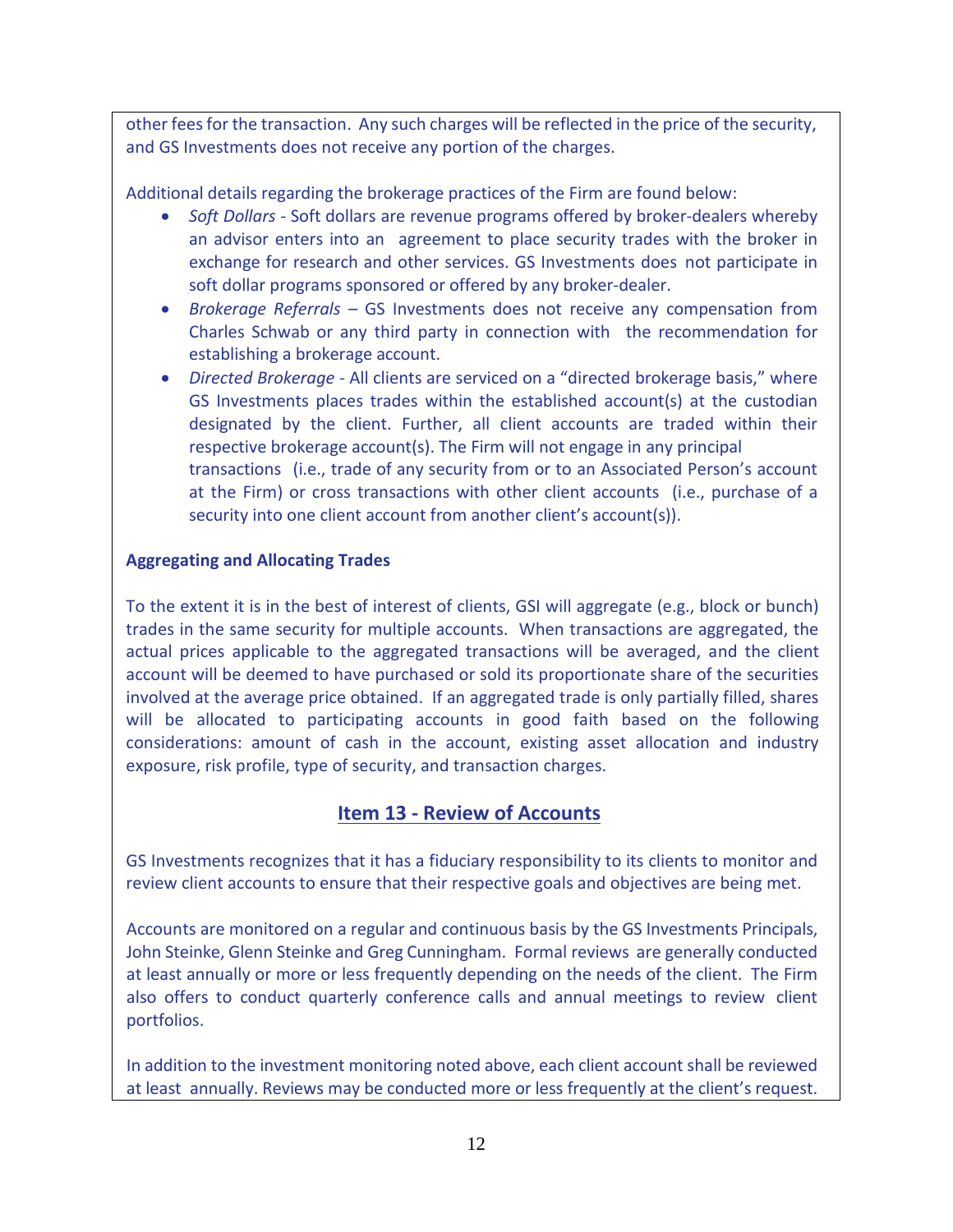Accounts may be reviewed as a result of major changes in economic conditions, known changes in the client's financial situation, and/or large deposits or withdrawals in the client's account. The client is encouraged to notify GS Investments if changes occur in their personal financial situation that might adversely affect their investment plan. Additional reviews may be triggered by material market, economic or political events.

The client will receive brokerage statements no less than quarterly from the trustee or custodian. These brokerage statements are sent directly from the custodian to the client. The client may also establish electronic access to the custodian's website in order to view these reports and account activity. Client brokerage statements will include all positions, transactions and fees relating to the client's account(s).

The client will also receive performance reports from GS Investments on a quarterly basis. GS Investments may also provide other ad hoc reporting to the client as agreed upon with the client from time to time. Clients are reminded that these reports do not take the place of official statements provided by the custodian to the client.

## **Item 14 - Client Referrals and Other Compensation**

GS Investments currently receives no fees for client referrals, nor does it receive additional compensation outside the customary scope of advisory or financial planning fees.

GS Investments does not pay any solicitors for client referrals.

# **Item 15 – Custody**

## **Fee-Debited**

GS Investments has limited custody of our clients' funds or securities because the clients authorize us to deduct our management fees directly from the client's account. GS Investments is also deemed to have custody of clients' funds or securities when clients have standing authorizations with their custodian to move money from a client's account to a third-party ("SLOA") and under that SLOA authorize us to designate the amount or timing of transfers with the custodian. The SEC has set forth a set of standards intended to protect client assets in such situations, which we follow.

## **Account Statements**

A qualified custodian holds clients' funds and securities. Clients will receive statements directly from their qualified custodian at least quarterly. The statements will reflect the client's funds and securities held with the qualified custodian as well as any transactions that occurred in the account, including the deduction of our fee. Clients should carefully review the account statements they receive from the qualified custodian. When clients